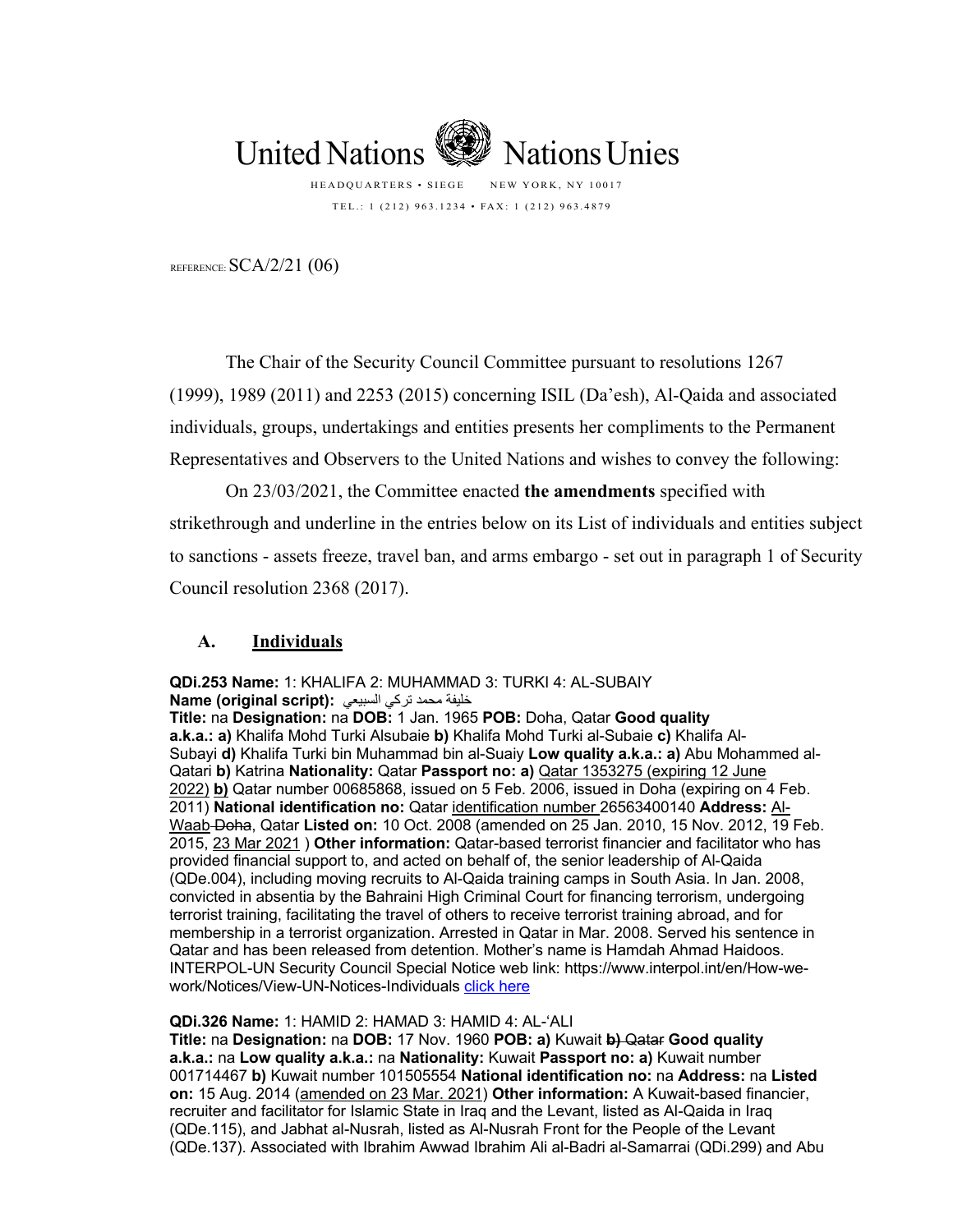Mohammed al-Jawlani (QDi.317). INTERPOL-UN Security Council Special Notice web link: https://www.interpol.int/en/How-we-work/Notices/View-UN-Notices-Individuals click here

**QDi.334 Name:** 1: 'ABD AL-RAHMAN 2: BIN 'UMAYR 3: AL-NU'AYMI 4: na **Title:** na **Designation:** na **DOB:** 1954 **POB:** Doha, Qatar **Good quality a.k.a.: a)** Abd al-Rahman bin 'Amir al-Na'imi **b)** 'Abd al-Rahman al-Nu'aimi **c)** 'Abd al-Rahman bin 'Amir al-Nu'imi **d)** 'Abd al-Rahman bin 'Amir al-Nu'aymi **e)** 'Abdallah Muhammad al-Nu'aymi **f)** 'Abd al-Rahman al-Nua'ymi **g)** A. Rahman al-Naimi **h)** Abdelrahman Imer al Jaber al Naimeh **i)** A. Rahman Omair J Alnaimi **j)** Abdulrahman Omair al Neaimi **Low quality** 

**a.k.a.:** na **Nationality:** Qatar **Passport no: a)** Qatar 01461558 (expiring 20 Jan. 2024) **b)** Qatari passport number 00868774 (expired on 27 Apr. 2014) **National identification no: a)** Qatar identification number 25463400086 **b)** Qatari Qatar identification number 25463401784 (expires on 6 Dec. 2019) **Address:** na Al-Waab, Qatar **Listed on:** 23 Sep. 2014 ( amended on 15 Feb. 2017, 23 Mar 2021 ) **Other information:** Financier and facilitator for Al-Qaida (QDe.004) and Al-Qaida in Iraq (QDe.115). INTERPOL-UN Security Council Special Notice web link: https://www.interpol.int/en/How-we-work/Notices/View-UN-Notices-Individuals click here

**QDi.343 Name:** 1: ASHRAF 2: MUHAMMAD 3: YUSUF 4: 'UTHMAN 'ABD AL-SALAM اشرف محمد بوسف عثمان عبد السلام :**Name (original script)** 

**Title:** na **Designation:** na **DOB:** 1984 **POB:** Iraq **Good quality a.k.a.: a)** Ashraf Muhammad Yusif 'Uthman 'Abd-al-Salam **b)** Ashraf Muhammad Yusuf 'Abd-al-Salam **c)** Ashraf Muhammad Yusif 'Abd al-Salam **Low quality a.k.a.: a)** Khattab **b)** Ibn al-

Khattab **Nationality:** Jordan **Passport no: a)** K048787, issued in Jordan **b)** 486298, issued in Jordan **National identification no:** na 28440000526, issued in Qatar **Address:** Syrian Arab Republic (located in as at Dec. 2014) **Listed on:** 23 Jan. 2015 ( amended on 24 Nov. 2020, 23 Mar. 2021 ) **Other information:** A member of Al-Qaida (QDe.004) as of 2012 and a fighter in the Syrian Arab Republic since early 2014. Provided financial, material, and technological support for Al-Qaida, Al-Nusrah Front for the People of the Levant (QDe.137) and Al-Qaida in Iraq (AQI) (QDe.115).Review pursuant to Security Council resolution 2368 (2017) was concluded on 24 November 2020. INTERPOL-UN Security Council Special Notice web link: https://www.interpol.int/en/How-we-work/Notices/View-UN-Notices-Individuals click here

**QDi.344 Name:** 1: IBRAHIM 2: 'ISA HAJJI 3: MUHAMMAD 4: AL-BAKR

ابراهيم عيسى حاجى محمد البكر **: Name (original script)** 

**Title:** na **Designation:** na **DOB:** 12 Jul. 1977 **POB:** Qatar **Good quality a.k.a.: a)** Ibrahim 'Issa Haji Muhammad al-Bakar **b)** Ibrahim 'Isa Haji al-Bakr **c)** Ibrahim

Issa Hijji Mohd Albaker **d)** Ibrahim Issa Hijji Muhammad al-Baker **e)** Ibrahim 'Issa al-Bakar **f)** Ibrahim al-Bakr **Low quality a.k.a.:** Abu-Khalil **Nationality:** Qatar **Passport no:** Qatar 01016646, issued in Qatar (expired on 11 Jan. 2017) **National identification no:** na Qatar identification number 27763401255 **Address:** na Al Rayyan, Qatar **Listed on:** 23 Jan. 2015 ( amended on 14 Nov. 2020, 24 Nov. 2020, 23 Mar. 2021 ) **Other information:** Facilitator who provides financial support for and financial services to and in support of Al-Qaida (QDe.004). Review pursuant to Security Council resolution 2368 (2017) was concluded on 24 November 2020. INTERPOL-UN Security Council Special Notice web link: https://www.interpol.int/en/How-we-work/Notices/View-UN-Notices-Individuals click here

**QDi.346 Name:** 1: 'ABD AL-MALIK 2: MUHAMMAD 3: YUSUF 4: 'UTHMAN 'ABD AL-SALAM **Name (original script):** عبدالملك محمد بوسف عثمان عبد السلام

**Title:** na **Designation:** na **DOB:** 13 Jul. 1989 **POB:** na **Good quality a.k.a.:** 'Abd al-Malik Muhammad Yusif 'Abd-al-Salam **Low quality a.k.a.: a)** 'Umar al-Qatari **b)** 'Umar al-Tayyar **Nationality:** Jordan **Passport no:** K475336, issued on 31 Aug. 2009, issued in Jordan (expired on 30 Aug. 2014) **National identification no:** na 28940000602, issued in Qatar **Address:** na **Listed on:** 23 Jan. 2015 ( amended on 1 May 2019, 23 Mar. 2021 ) **Other information:** Facilitator who provides financial, material, and technological support for Al-Qaida (QDe.004) and Al-Nusrah Front for the People of the Levant (QDe.137). Review pursuant to Security Council resolution 2253 (2015) was concluded on 21 Feb. 2019. INTERPOL-UN Security Council Special Notice web link: https://www.interpol.int/en/How-we-work/Notices/View-UN-Notices-Individuals click here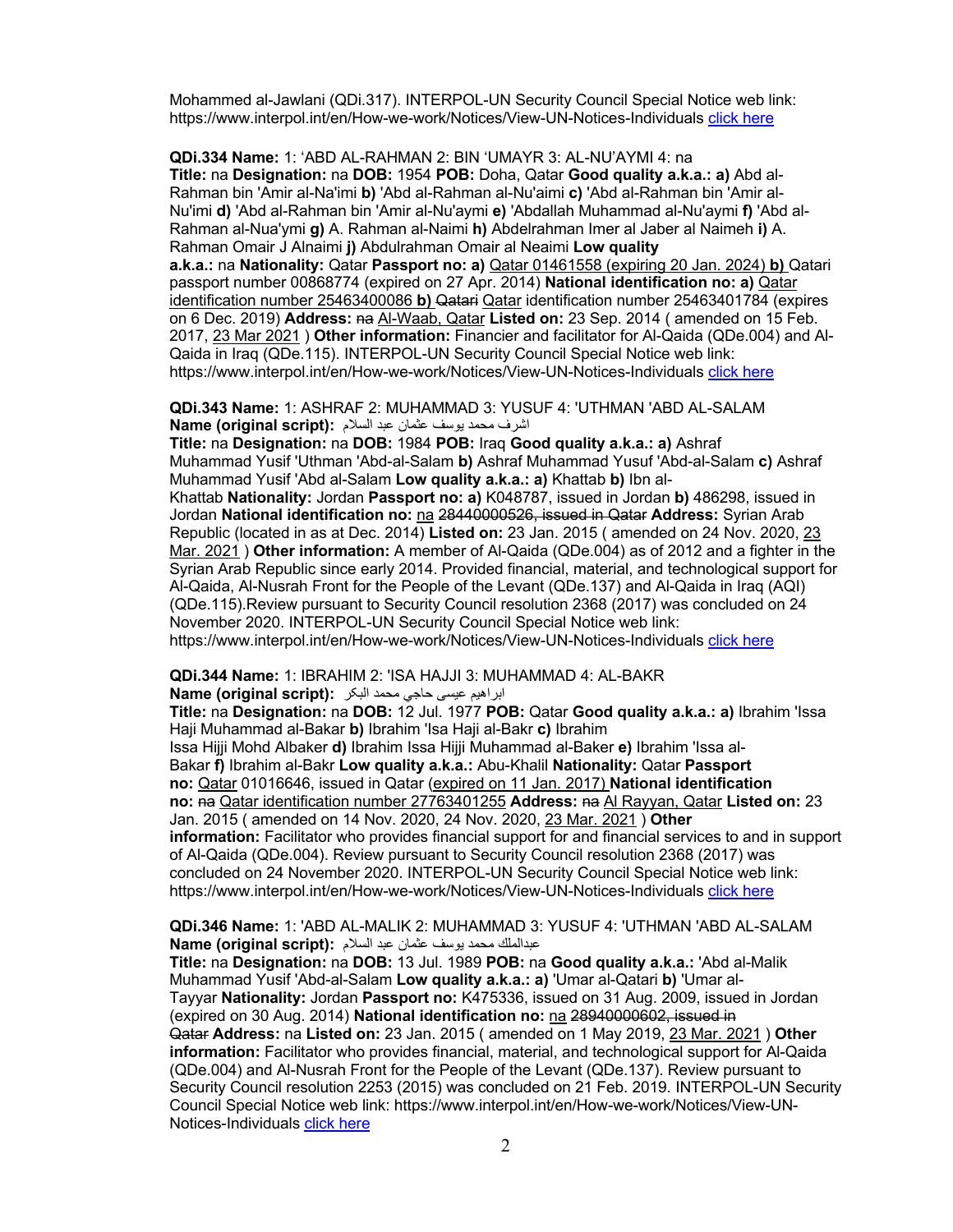**QDi.380 Name:** 1: ABD AL-LATIF 2: BIN ABDALLAH 3: SALIH MUHAMMAD 4: AL-KAWARI فیطللادبع نب áدبع حلاص دمحم يراوكلا **:(script original (Name**

**Title:** na **Designation:** na **DOB:** 28 Sep. 1973 **POB:** na **Good quality a.k.a.: a)** Abd-al-Latif Abdallah Salih al-Kawari **b)** Abd-al-Latif Abdallah Salih al-Kuwari **c)** Abd-al-Latif Abdallah al-Kawwari **d)** Abd-al-Latif Abdallah al-Kawari **e)** Abu Ali al-Kawari **Low quality a.k.a.:** na **Nationality:** Qatar **Passport no: a)** Qatar number 01020802 **b)** Qatar number 00754833, issued on 20 May 2007 **c)** Qatar number 00490327, issued on 28 Jul. 2001 **d)** Qatar number 01538029 (expires 14 Mar. 2025) **National identification no:** Qatar 27363400684 **Address:** Al Kharaitiyat Al-Laqtah, Qatar **Listed on:** 21 Sep. 2015 ( amended on 1 May 2019, 23 Mar. 2021 ) **Other information:** Qatar-based facilitator who provides financial services to, or in support of, Al-Qaida (QDe.004). Review pursuant to Security Council resolution 2253 (2015) was concluded on 21 Feb. 2019. INTERPOL-UN Security Council Special Notice web link: https://www.interpol.int/en/How-we-work/Notices/View-UN-Notices-Individuals click here

**QDi.382 Name:** 1: SA'D 2: BIN SA'D 3: MUHAMMAD SHARIYAN 4: AL-KA'BI دعس نب دعس دمحم نایرش يبعكلا **:(script original (Name Title:** na **Designation:** na **DOB:** 15 Feb. 1972 **POB:** na **Good quality a.k.a.: a)** Sa'd bin Sa'd Muhammad Shiryan al-Ka'bi **b)** Sa'd Sa'd Muhammad Shiryan al-Ka'bi **c)** Sa'd al-Sharyan al-Ka'bi **Low quality a.k.a.: a)** Abu Haza' **b)** Abu Hazza' **c)** Umar al-Afghani **d)** Abu Sa'd **e)** Abu Suad **Nationality:** Qatar **Passport no:** Qatar number 00966737 (expired 16 Feb. 2016) National identification no: na Qatar number 27263401275 **Address:** na Umm Salal, Qatar **Listed on:** 21 Sep. 2015 ( amended on 1 May 2019, 23 Mar. 2021 ) **Other information:** Qatar-based facilitator who provides financial services to, or in support of, Al-Nusrah Front for the People of the Levant (QDe.137). Review pursuant to Security Council resolution 2253 (2015) was concluded on 21 Feb. 2019. INTERPOL-UN Security Council Special Notice web link: https://www.interpol.int/en/How-we-work/Notices/View-UN-Notices-Individuals click here

The names of individuals and entities on the ISIL (Da'esh) and Al-Qaida

Sanctions List pursuant to a decision by the Committee may be found in the "Press

Releases" section on the Committee's website:

https://www.un.org/securitycouncil/sanctions/1267/press-releases.

To obtain a fully updated version of the List, Member States are encouraged to consult, on a regular basis, the Committee's website at the following URL:

https://www.un.org/securitycouncil/sanctions/1267/aq\_sanctions\_list. The Sanctions List

is available in HTML, PDF and XML format and is updated regularly on the basis of relevant information provided by Member States and international and regional organizations.

The United Nations Security Council Consolidated List is also updated following all changes made to the ISIL (Da'esh) and Al-Qaida Sanctions List. An updated version of the Consolidated List is accessible via the following URL:

https://www.un.org/securitycouncil/content/un-sc-consolidated-list.